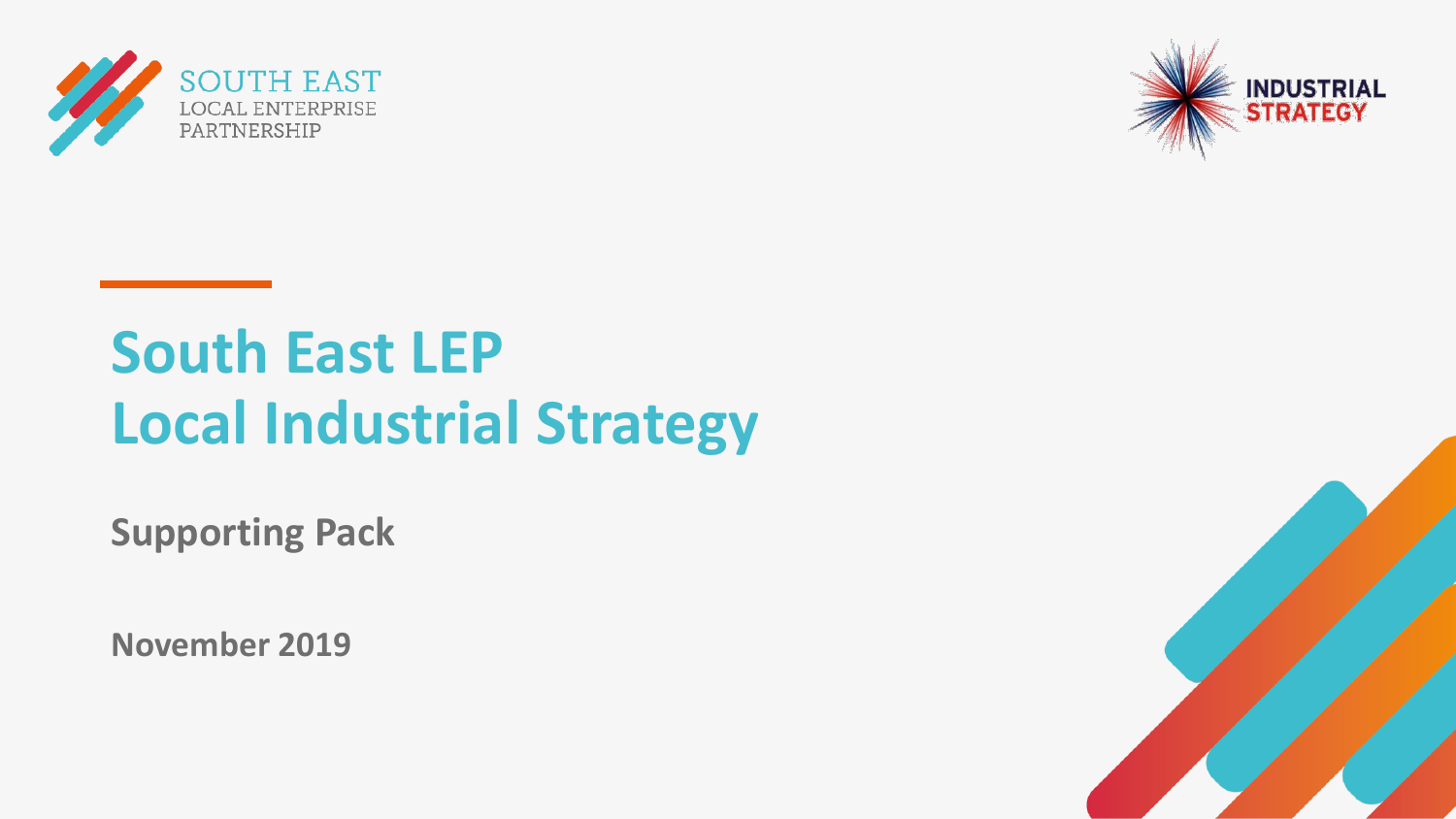

### Introduction

This paper summarises the emerging propositions and underpinning themes developed for the South East Local Industrial Strategy (SE LIS). It is structured as follows:

- An overview of the proposed approach to the LIS
- Outline of the three proposed strategic opportunities
- Outline of the four policy themes, and logic chains for proposed interventions in each of these
- Potential local commitments and potential 'asks' to government

This represents the latest thinking at the point of drafting and it should be noted that work continues to refine the opportunities, commitments and asks.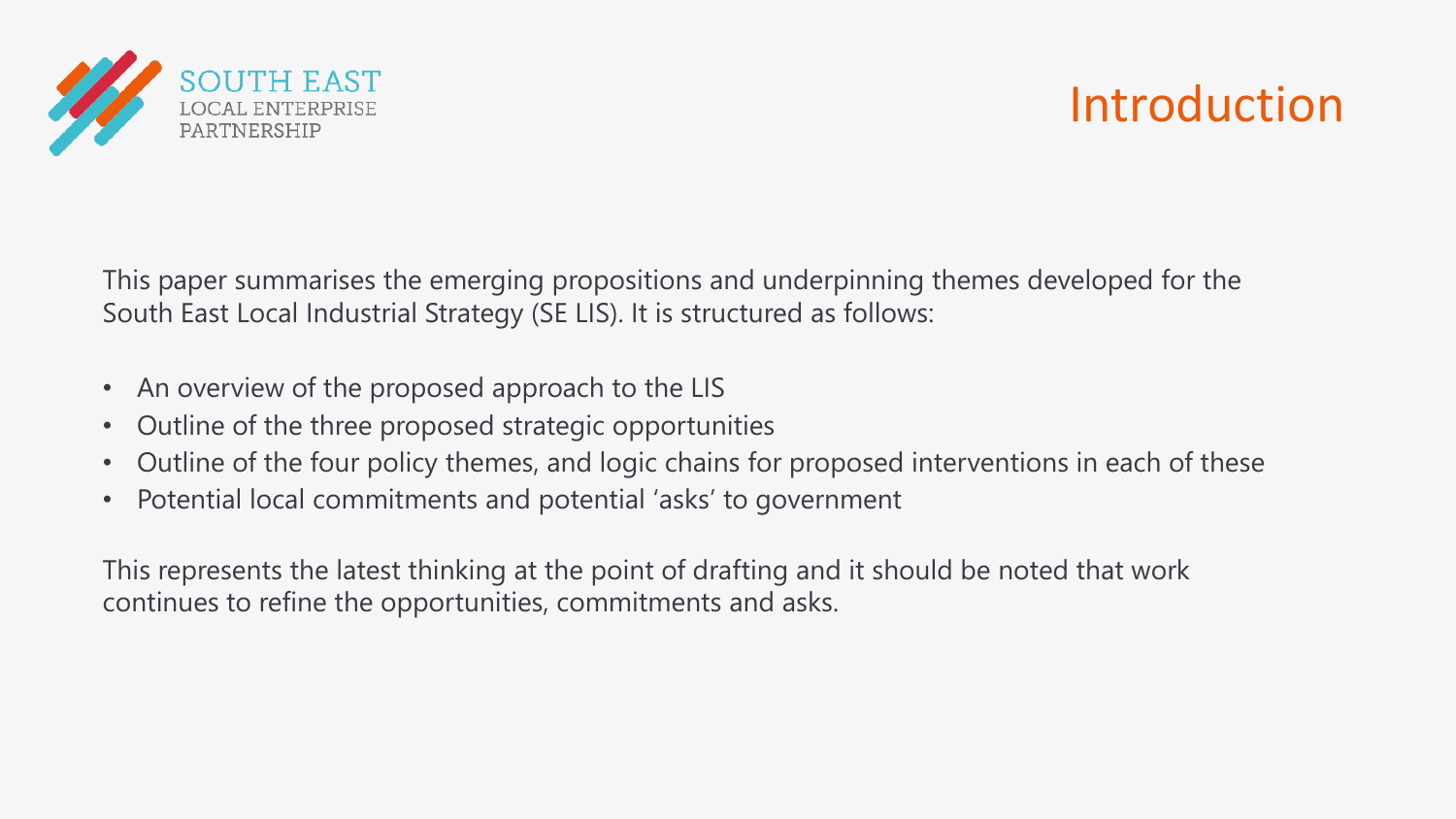

## Proposed Approach

The South East LIS builds on an evidence base structured around the five foundations of productivity defined by government, and considers these through the lens of the local objectives.

From this, three distinctive strategic opportunities for the SELEP region have been identified, which are underpinned by four policy themes around which we define future local commitments and potential 'asks' to government.

Achieving greater **innovation, skills and inclusivity** are core principles that will feature throughout the LIS.

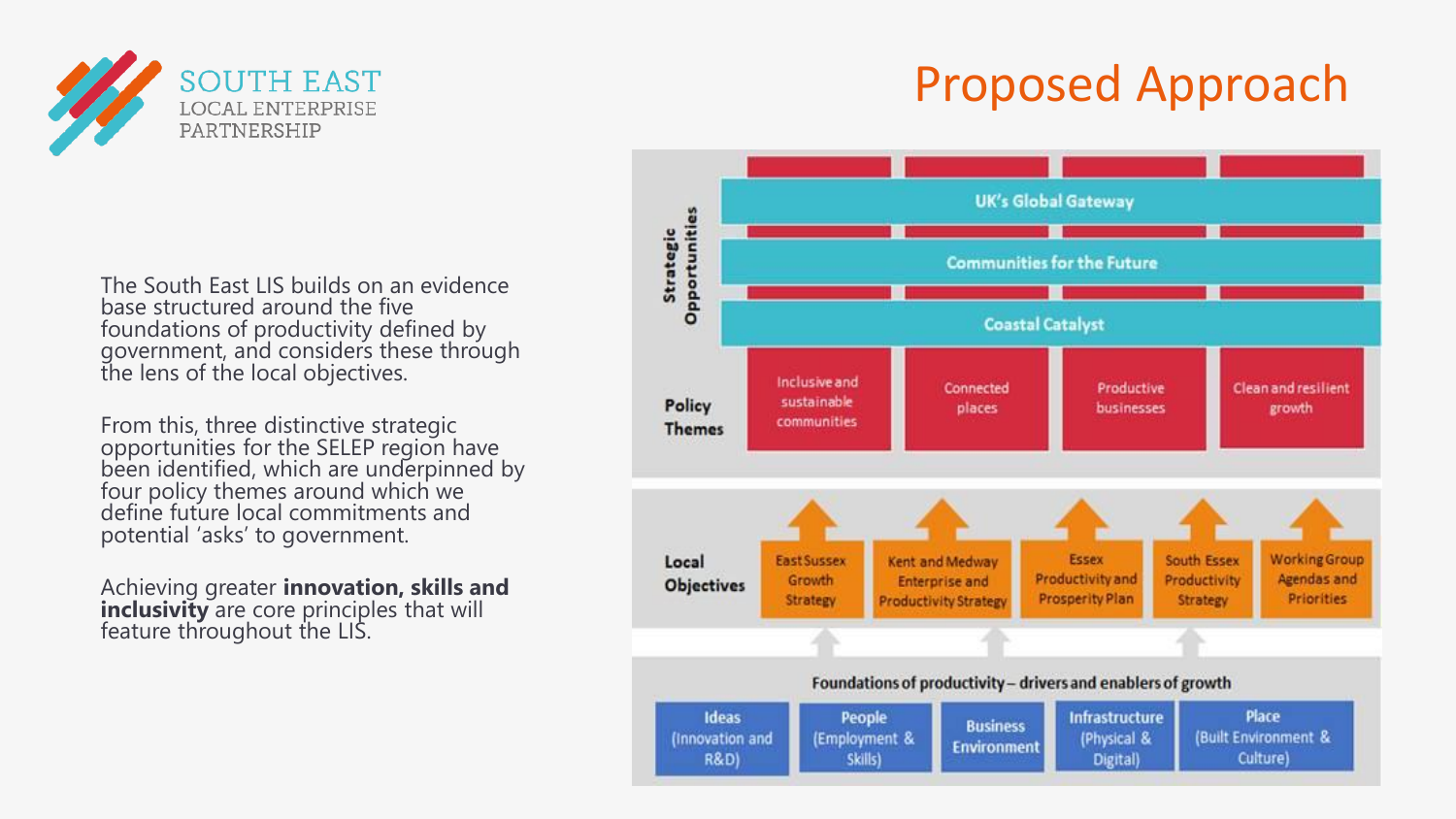

### Policy Themes



SELEP will lead the country in creating communities for the future, spearheading innovation and investment, where people not only want to live but do business and spend time.



**Productive businesses**

SELEP will attract, retain and help to accelerate the productivity of businesses in the South East, leading to greater growth and innovation.

SELEP will deliver strategic infrastructure that maximises our role as a gateway region for the UK.



**Connected places Connected places Connected places Connected places Clean and resilient growth** 

SELEP will maximise the opportunities to protect, enhance and promote the region's natural assets, and drive clean and resilient growth.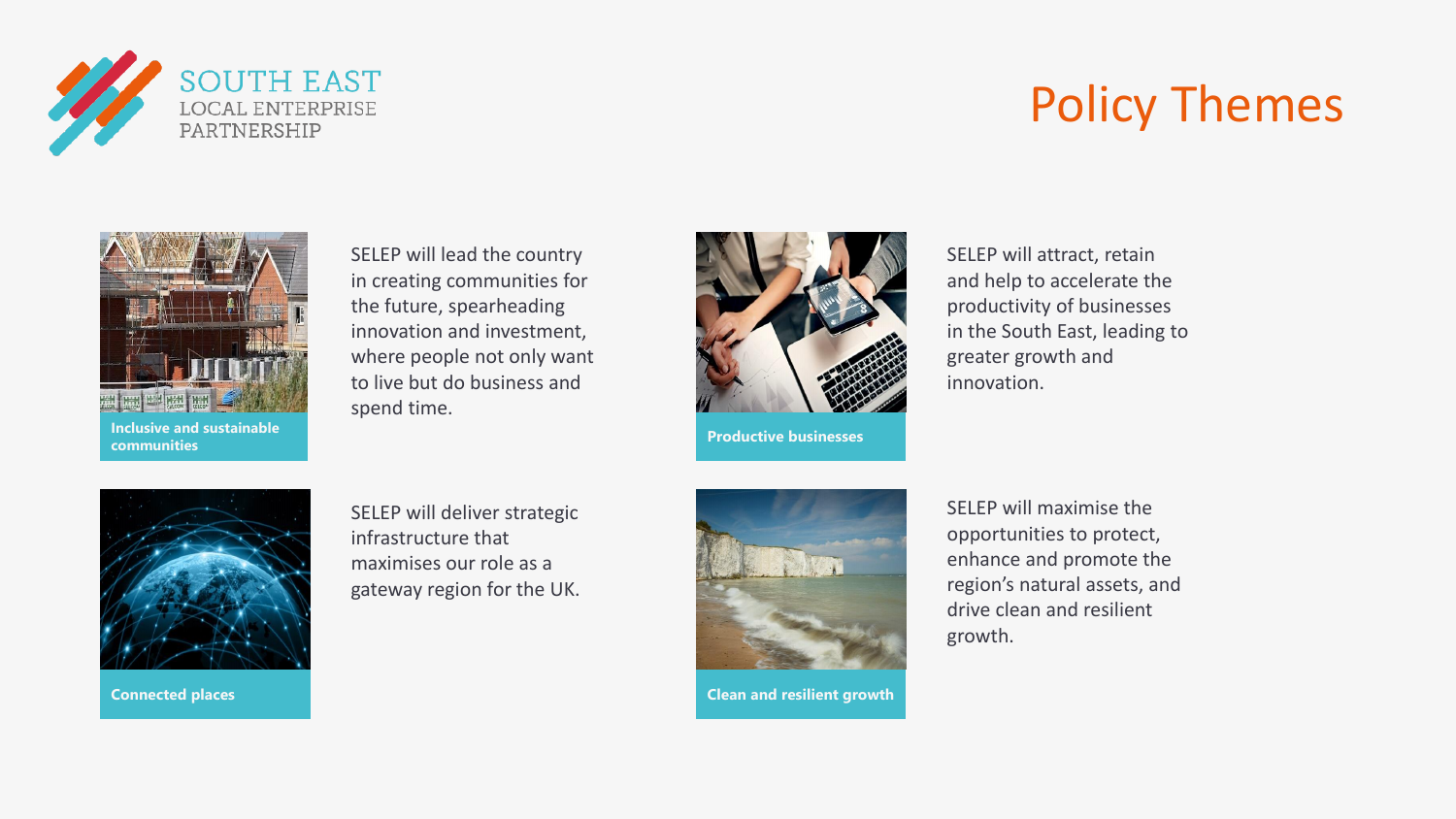

**"SELEP will lead the country in creating communities for the future, spearheading innovation and investment, where people not only want to live but do business and spend time."**

#### **Strategic Opportunities**

- UK's Global Gateway support delivery of major projects and investments
- Communities for the Future pioneer innovative and sustainable new communities
- Coastal Catalyst to apply learning from new community development to revive existing coastal & rural

#### **Grand Challenges**

- Clean Growth
- Future of Mobility
- **Ageing Society**

## Inclusive and sustainable communities

Logic chain



•Strong population growth projected to continue in future, placing increasing pressure on housing supply and affordability across SELEP •Sizeable capacity for growth and development of new communities, but concerns over deliverability of major projects and development •The need to respond to the climate change emergency through a more sustainable and inclusive approach to development

•Overseeing a co-ordinated approach to workforce planning and skills to ensure a sufficient supply of skilled labour to deliver major projects •Facilitate opportunities to embed innovative design and technology in settlements of the future, inc. commercial space, building on presence of existing clusters

Inputs •Instill a focus on wellbeing and healthy and age appropriate living to encourage labour market participation amongst resident base

•Establish a major projects group (or equivalent) to lead strategic resource planning for major developments and projects across SELEP •Oversee development of a more visible and thriving innovation ecosystem to more effectively link business, HE/FE and public sector bodies to collaborate in development of new communities fit for future living, work and leisure •Instigate and co-ordinate application of new technologies across new developments

**Outputs** •Provision of a sufficient workforce (scale and skills) to successfully deliver planned new development and investment •Increased collaboration between business, academia and public sector/Government around innovation and its commercialisation •Application of green technology principles across SELEP's major projects, new development and existing communities



**Activities** 

•Provision of high quality communities, housing, business premises and infrastructure that is fundamental to attracting and retaining skilled workers and business investment

•Growth in high productivity sectors implementing new, innovative technology (including construction, low carbon/green energy) •Achieve clean growth principles (in line with national industrial strategy), and support wellbeing and healthy living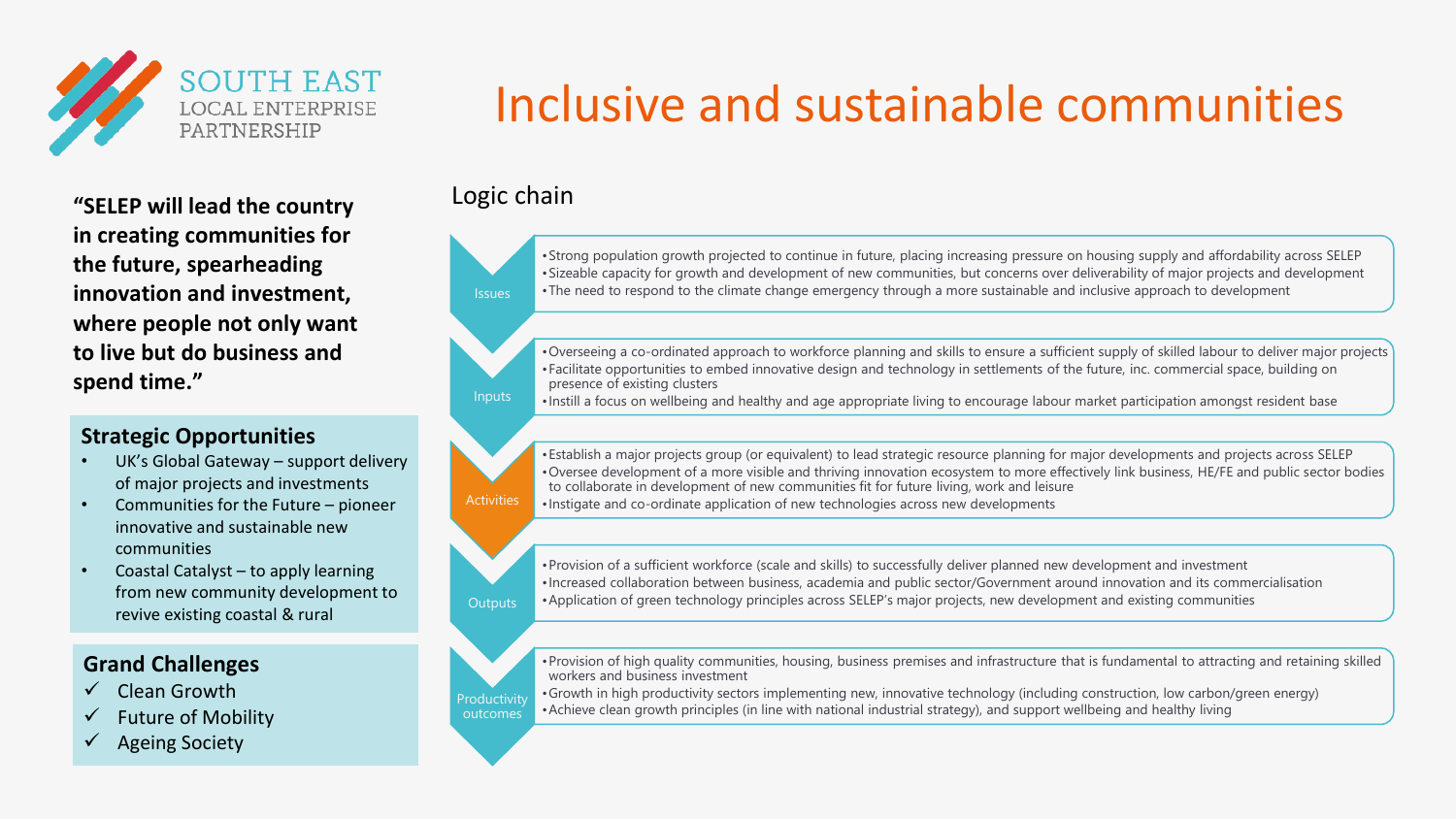

**"SELEP will deliver strategic infrastructure that maximises our role as a gateway region for the UK."** Issues

#### **Strategic Opportunities**

- UK's Global Gateway high quality infrastructure to support trade, investment and enterprise
- Communities for the Future support more sustainable patterns and modes of travel
- Coastal Catalyst improve connectivity to coastal areas to increase productivity

#### **Grand Challenges**

- ✓ Clean Growth
- **Future of Mobility**
- $\checkmark$  A.I.& Data

#### Logic chain

•SELEP's global gateway role potentially undermined by increasing road and rail congestion and reliability associated with digital infrastructure and a skills deficit

Connected places

•Presence of key growth corridors that provide strategic opportunities to stimulate economic and productivity growth, including our relationships with London

•Responding to digital connectivity ''not spots' and wider opportunities presented by digitalisation/digital technologies

**Inputs** •Provide the conditions to enable the South East to be a catalyst for new enterprise and international trade •Unlock potential of key growth corridors through targeted infrastructure investment, sector initiatives and closer working with London •Adopt digital technology to facilitate more efficient transport networks and cutting edge connectivity within our new and garden communities

**Activities** •Explore initiatives to expand the role major infrastructure assets can play in boosting the regions international trade and business growth •Establish a framework to co-ordinate investment within SELEP's key growth corridors, inc Thames Estuary •Facilitate partnership working between digital infrastructure providers/innovators, skills providers (inc FE/HE) and developers to accelerate digitalization across the region

**Outputs** •SELEP maximises its role as the UK's global gateway to become location of choice for high value business activity and investment •Growth corridors provide catalyst and driver for strategic development (inc new communities) and sector based innovation •Digital technology fully integrated across SELEP's economy and driving solutions to connectivity challenges/constraints



•Strengthened inward investment proposition and improved access to supply chains, customers and export markets •Development and growth of high productivity sector clusters supported by agglomeration benefits from improved B2B connectivity •A more efficient economy through enhanced digital connectivity, capacity and reliability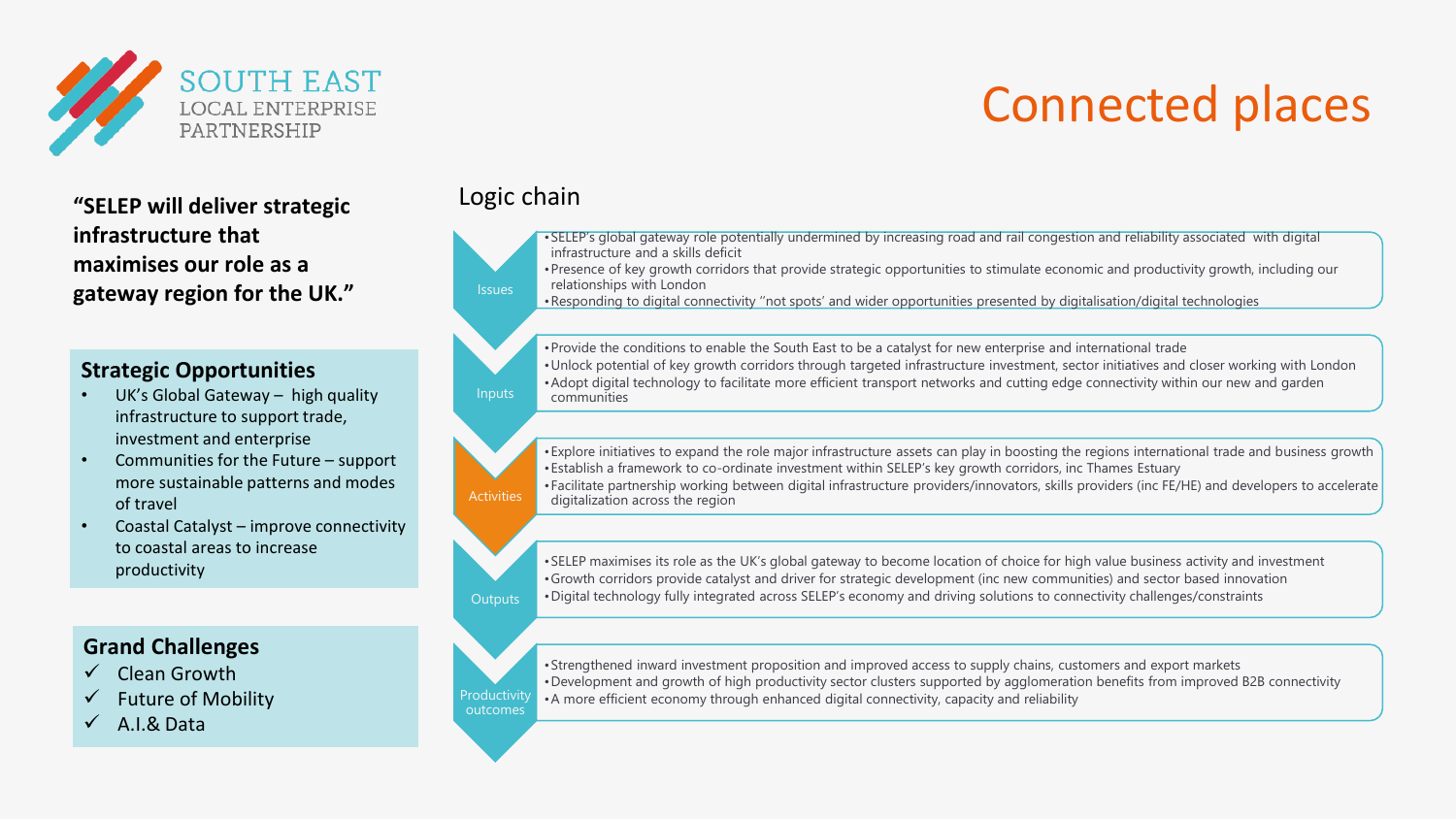

### Productive Businesses

**"SELEP will attract, retain and help to accelerate the productivity of businesses in the South East, leading to greater growth and innovation."**

#### **Strategic Opportunities**

- UK's Global Gateway grow our business base and innovation activity
- Communities for the Future create new economic opportunities including creative and clean growth sectors
- Coastal Catalyst improve the growth potential and productivity of coastal economies

#### **Grand Challenges**

- ✓ Clean Growth
- $\checkmark$  A.I.& Data
- Ageing Society

Logic chain

**Inpu** 

Activ

| <b>Issues</b> | . Business start-ups and growth of business base underperforms the UK average<br>. Lower rates of business scale-ups compared to other southern LEP areas<br>• R&D intensity and leverage of innovation funding very low, particularly in terms of higher education                 |
|---------------|-------------------------------------------------------------------------------------------------------------------------------------------------------------------------------------------------------------------------------------------------------------------------------------|
|               |                                                                                                                                                                                                                                                                                     |
|               | • Strengthen business awareness and access to business support and skills and actively target businesses in hard to reach coastal & rural areas<br>• Provide the conditions that businesses require to operate more productively including provision of high class commercial space |

| buchquich business awalchess and access to business support and skins and acuvery target businesses in nard to reach coastar ocrurar area |
|-------------------------------------------------------------------------------------------------------------------------------------------|
| • Provide the conditions that businesses require to operate more productively, including provision of high class commercial space         |
| If thitiate programmes to drive innovation and the transfer and adoption of new technologies across clusters and sectors **               |

|      | •Co-ordinate a high-quality business support offer to meet the future needs of businesses of all scales, sectors and areas, including skills development |
|------|----------------------------------------------------------------------------------------------------------------------------------------------------------|
|      | • Establish a scale-up programme to support break through businesses to grow faster, particularly in key sectors                                         |
|      | • Implement an innovation, research and development offer in conjunction with universities, catapults and innovation networks                            |
| ties | • Utilise opportunities through new developments and initiatives around future high streets and stronger towns for appropriate commercial space          |
|      |                                                                                                                                                          |

**Outputs** • Increased business turnover, employment and economic output within the region • Increase scale-ups per 100k population to levels comparable to other southern LEP areas • Increase R&D intensity within region, and total amount of innovation spending secured

**Productivity** outcomes •Greater levels of competition leads to more efficient allocation of resources and specialisation • Foster innovation activity in products, processes and through cross-industry collaboration and supply chains • Development and growth of new industry/sector specialisations within region and more commercialisation of FE/HE research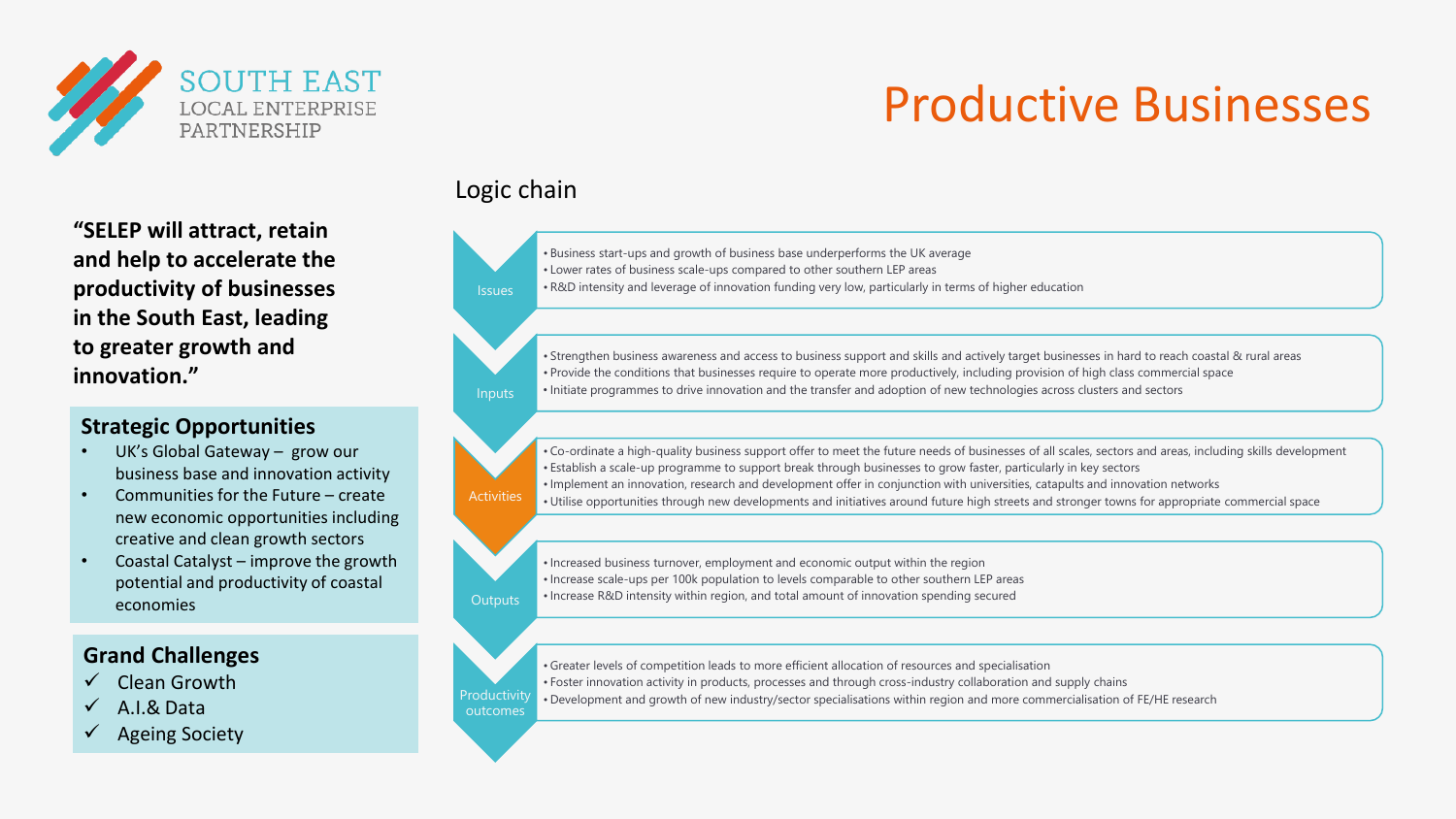

Clean and resilient growth

**"SELEP will maximise the opportunities to protect, enhance and promote the region's natural assets, and drive clean and resilient growth."**

#### **Strategic Opportunities**

- UK's Global Gateway become a leader in clean growth sectors, and maximise the role of ports
- Communities for the Future maximise opportunities for delivering clean growth at scale, and promoting healthy living
- Coastal Catalyst harness new opportunities including energy and visitor economy, and develop response to climate change

#### **Grand Challenges**

- $\checkmark$  Clean Growth
- ✓ A.I.& Data

#### Logic chain



- Optimise the growth of agri-tech, agri-food and forestry-tech sectors to support and enhance natural habitats
- Explore approaches to extend the visitor season and develop the tourism sector through a potentials tourism sector deal
- **Activities** • Link FE/HE and public sector agencies to industry to establish a programme that can deliver the skills and capabilities the energy sector requires

|                | • Greater innovation to alleviate pressure on natural assets and increased investment in climate change resilience measures       |
|----------------|-----------------------------------------------------------------------------------------------------------------------------------|
|                | $\cdot$ New communities drive growth of sustainable design, construction and energy production                                    |
| <b>Outputs</b> | • New sector-based opportunities within coastal and rural areas increases local opportunities for business and skills development |



•Achieve clean growth principles (in line with national industrial strategy), and support wellbeing and healthy living • Pioneer new technologies and solutions with high-growth potential and routes to scale-up/commercialisation for business • Support more inclusive growth and address structural challenges in coastal and rural communities thereby reducing productivity gap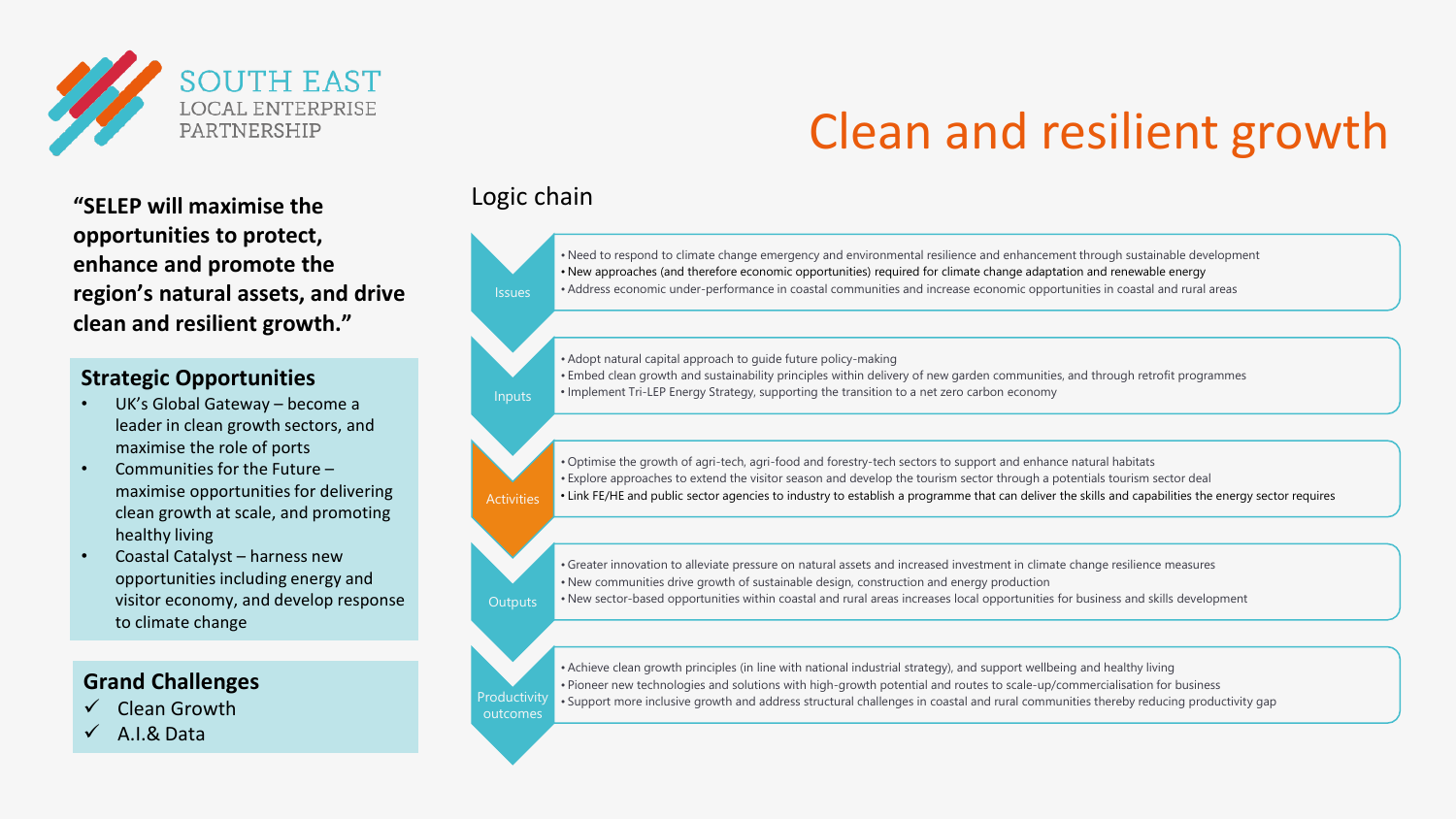

### Strategic Opportunities

From the content developed through the policy themes, three strategic distinctive opportunities are proposed

Our infrastructure provides key connectivity for the UK into Europe and the world.

We will work with our gateways to identify how we can strengthen these locations by addressing congestion and reliability associated with transport and digital infrastructure, incl. routes to London, and how we can capitalize on this to increase two way international trade and enterprise for the region.

### **UK's Global Gateway <b>Communities for the Future Coastal Catalyst Coastal Catalyst**

We will deliver 30% of the Garden Communities housing in the UK and drive design and innovation that provide communities for the future, across the region.

Our developments and interventions will deliver R&D outcomes that will embed the future of living and work, including resident well-being, mobility, healthy ageing and sustainable energy and learn lessons and share knowledge for application to existing communities.

We will improve the economic fabric of our coastal areas to encourage private sector investment, supply chain development and job growth.

We will implement programmes to increase productivity through growth of the Visitor Economy and the creative and cultural and tourism sectors; capitalize on the clean energy potential of the coast and establish a new maritime sector group to maximise growth opportunities.

### Innovative – Skilled – Inclusive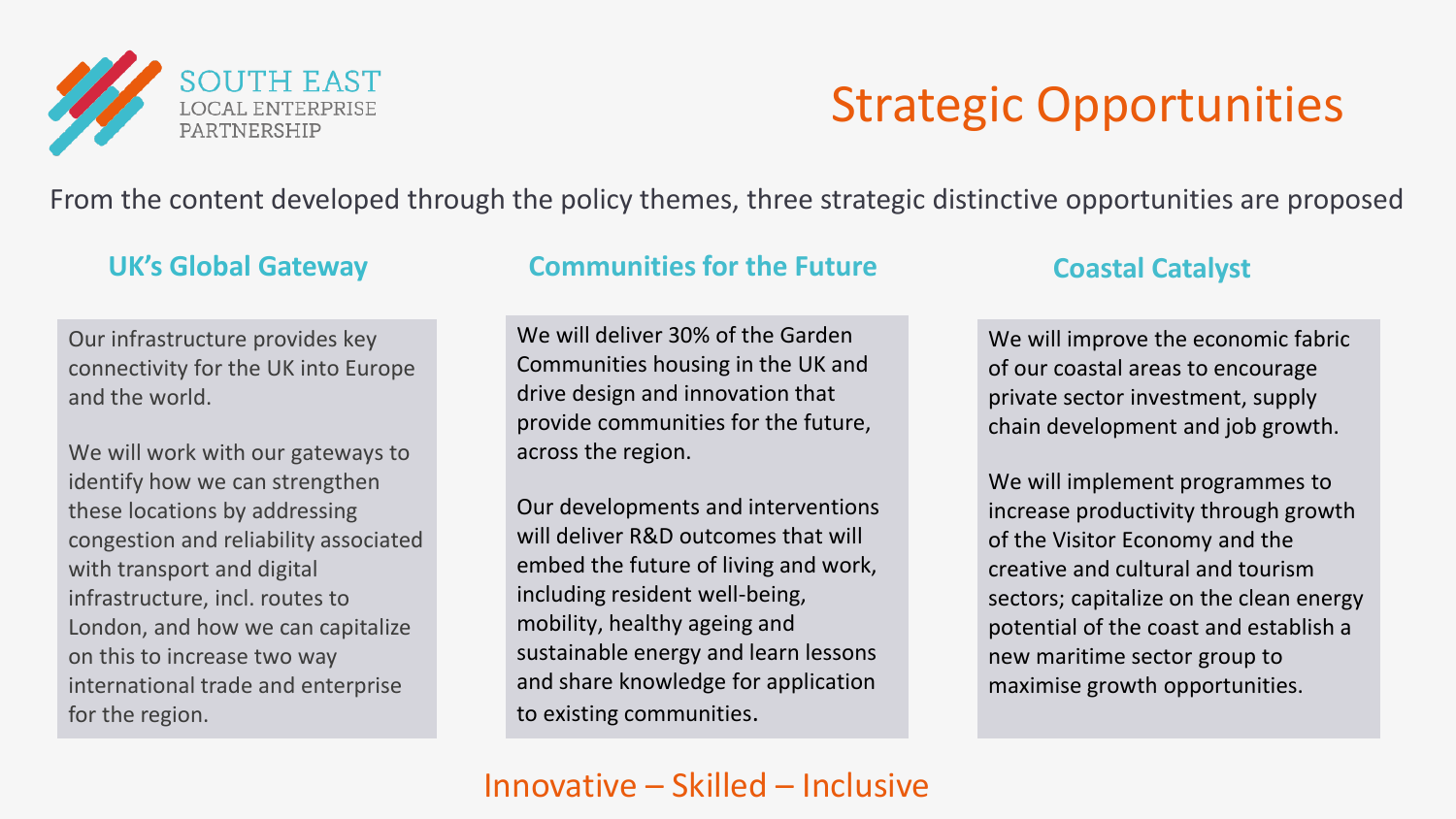

### Potential activities

| <b>Inclusive and sustainable communities</b>     |                                                                                                                                                                                                                                                                                                                                                                                                                                                                                                                                                                                                                                                                                                                                                                                                                                                                                                                                                                                                                              | <b>Connected places</b>                                                                                                                                                                                                                                                                                                                                                                                                                                                                                                                                                                                                                                                                                                                                                                                                                                                                                                                                                                                                                                                                                                                     |  |
|--------------------------------------------------|------------------------------------------------------------------------------------------------------------------------------------------------------------------------------------------------------------------------------------------------------------------------------------------------------------------------------------------------------------------------------------------------------------------------------------------------------------------------------------------------------------------------------------------------------------------------------------------------------------------------------------------------------------------------------------------------------------------------------------------------------------------------------------------------------------------------------------------------------------------------------------------------------------------------------------------------------------------------------------------------------------------------------|---------------------------------------------------------------------------------------------------------------------------------------------------------------------------------------------------------------------------------------------------------------------------------------------------------------------------------------------------------------------------------------------------------------------------------------------------------------------------------------------------------------------------------------------------------------------------------------------------------------------------------------------------------------------------------------------------------------------------------------------------------------------------------------------------------------------------------------------------------------------------------------------------------------------------------------------------------------------------------------------------------------------------------------------------------------------------------------------------------------------------------------------|--|
| $\bullet$<br>$\bullet$<br>$\bullet$<br>$\bullet$ | Convene a Major Projects Groups to support strategic workforce planning, labour supply<br>and skills incl. possibility of skills hubs<br>Participation of key Government departments in the MPG to accelerate interventions<br>Creating testbeds for innovation e.g. through living labs; linking HE/FE, developers and<br>partners to drive innovation inc. how this can be applied to existing communities<br>Develop a 'Planners Toolkit' to help unlock barriers and promote design that supports<br>healthy living, age appropriate homes, clean growth, workspace and cultural vitality<br>Work to secure greater participation of SME developers to accelerate growth,<br>supported by the National Planning Policy Framework<br>Supporting innovative constructions methods e.g. MMC in garden communities<br>Identify/clarify future funding sources for innovation interventions, incl. alignment<br>with the Construction Sector Deal<br>Review criteria for future funding assessments to reflect LIS priorities | Build on existing TfSE analysis to enhance understanding of future road and rail connectivity<br>and investment needs across the region, incl. impact of major developments and access to<br>ports<br>Identify and support key growth corridors linked to major infrastructure, sector/cluster<br>$\bullet$<br>initiatives & planned new communities<br>Assessment of opportunities for digital technology incl. building upon the LEP's role as a digital<br>skills partnership<br>Facilitate the quick adoption of 5G/fibre technology, and explore new models for delivering<br>$\bullet$<br>digital infrastructure in hard to reach places, supporting our thriving rural business<br>community<br>Consider opportunities to accelerate the South East's role as a gateway for global (two way)<br>$\bullet$<br>trade and enterprise, incl. potential of Freeport status and tech solutions for 'Smart Borders'<br>Review criteria for future funding assessments to reflect LIS priorities                                                                                                                                             |  |
| <b>Productive businesses</b>                     |                                                                                                                                                                                                                                                                                                                                                                                                                                                                                                                                                                                                                                                                                                                                                                                                                                                                                                                                                                                                                              | <b>Clean and resilient growth</b>                                                                                                                                                                                                                                                                                                                                                                                                                                                                                                                                                                                                                                                                                                                                                                                                                                                                                                                                                                                                                                                                                                           |  |
|                                                  | Create an innovation framework/eco-system to support greater participation in R&D                                                                                                                                                                                                                                                                                                                                                                                                                                                                                                                                                                                                                                                                                                                                                                                                                                                                                                                                            | Deliver clear plans to address connectivity challenges in coastal and rural areas; accelerate<br>$\bullet$                                                                                                                                                                                                                                                                                                                                                                                                                                                                                                                                                                                                                                                                                                                                                                                                                                                                                                                                                                                                                                  |  |
| $\bullet$<br>$\bullet$<br>$\bullet$              | activities to boost productivity and knowledge transfer<br>Establish collaborative R&D programmes in key clusters<br>Coordinated business support offer which is understood and accessible across SELEP (incl.<br>the role of Growth Hubs & Enterprise Zones, B2B, leadership coaching, sector based)<br>Deliver a bespoke scale up programme for businesses seeking to grow, incl. workspace<br>(linked to Stronger towns/FHSF) & VC and angel investment<br>Identify how all businesses in the region can access the level of digital connectivity they<br>require to optimise their productivity<br>Identify funding sources to provide leadership coaching, B2B and training for technology<br>adoption/impacts of AI/automation (e.g. National retraining scheme)<br>Review local procurement processes to support entrepreneurs and small businesses<br>Review criteria for future funding assessments to reflect LIS priorities                                                                                       | <b>Government's Rural Connectivity Programme</b><br>Apply learning from innovative new community development activities to existing communities<br>$\bullet$<br>Support the implementation of the Tri-Lep South2East Local Energy Strategy and deliver<br>initiatives that support sustainable energy to transition to a net zero carbon economy, incl.<br>alignment with the Offshore Wind Sector Deal<br>Work collaboratively to protect and enhance our natural resources, and explore opportunities<br>$\bullet$<br>to commercialise our assets incl. to support resilience in the rural economy<br>Optimise the growth and development of Agri-tech, Agri-food and Forestry-tech sectors<br>Develop the Visitor Economy, ensuring culture is embedded in its growth potential and incl.<br>alignment to the Tourism Sector Deal/Tourism Zone<br>Create a maritime cluster group, supported by Maritime UK to drive growth directly (on the<br>$\bullet$<br>coast) and in supply chains and detail how Ports can catalyse trade and enterprise<br>Review criteria for future funding assessments to reflect LIS priorities<br>$\bullet$ |  |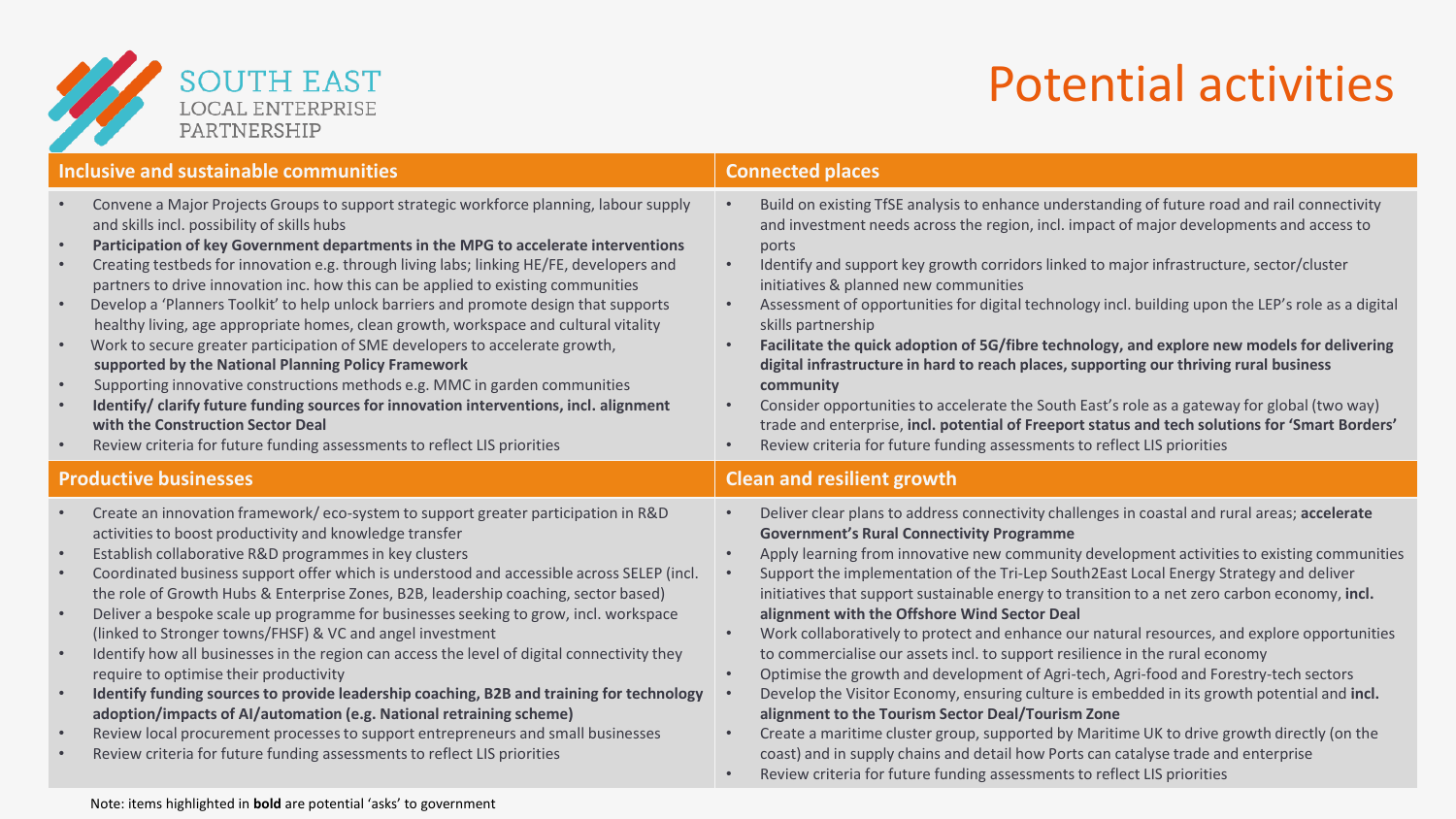

### Points for discussion

Board members are asked to consider the content in the preceding slides and provide feedback on the following questions:

- Do you agree with the three distinctive strategic opportunities, that SELEP should promote to Government through the LIS?
- Are there any key challenges or opportunities that you feel are not represented through the proposed opportunities and/or policy themes?
- Are there any specific local commitments or actions that you would like to see reflected in the LIS, or specific asks which you feel we should take to Government?

Feedback from Board members will be incorporated into the drafting of the LIS document, to be presented to the Strategic Board on 31st January 2020.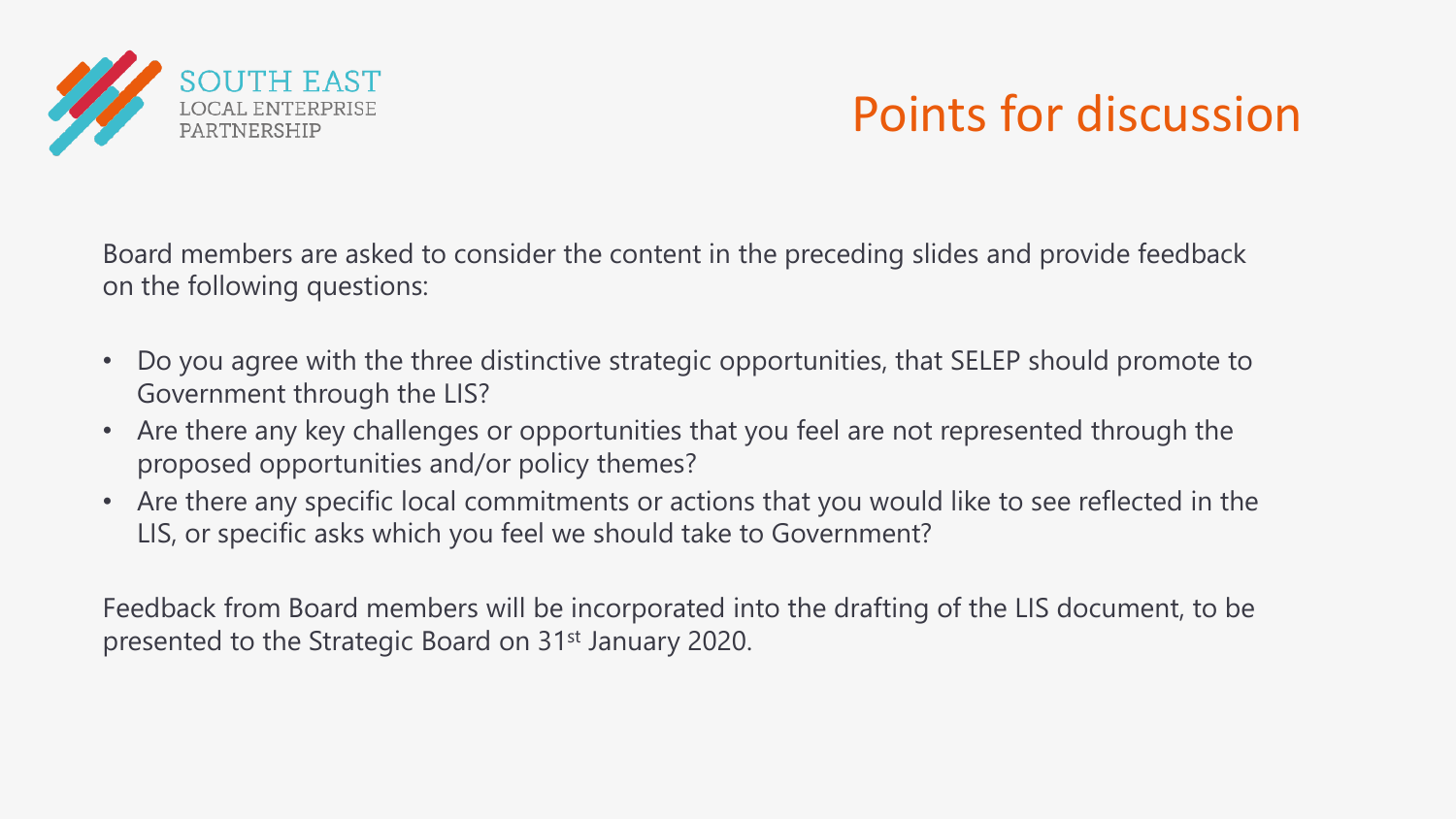



# Evidence Base Summary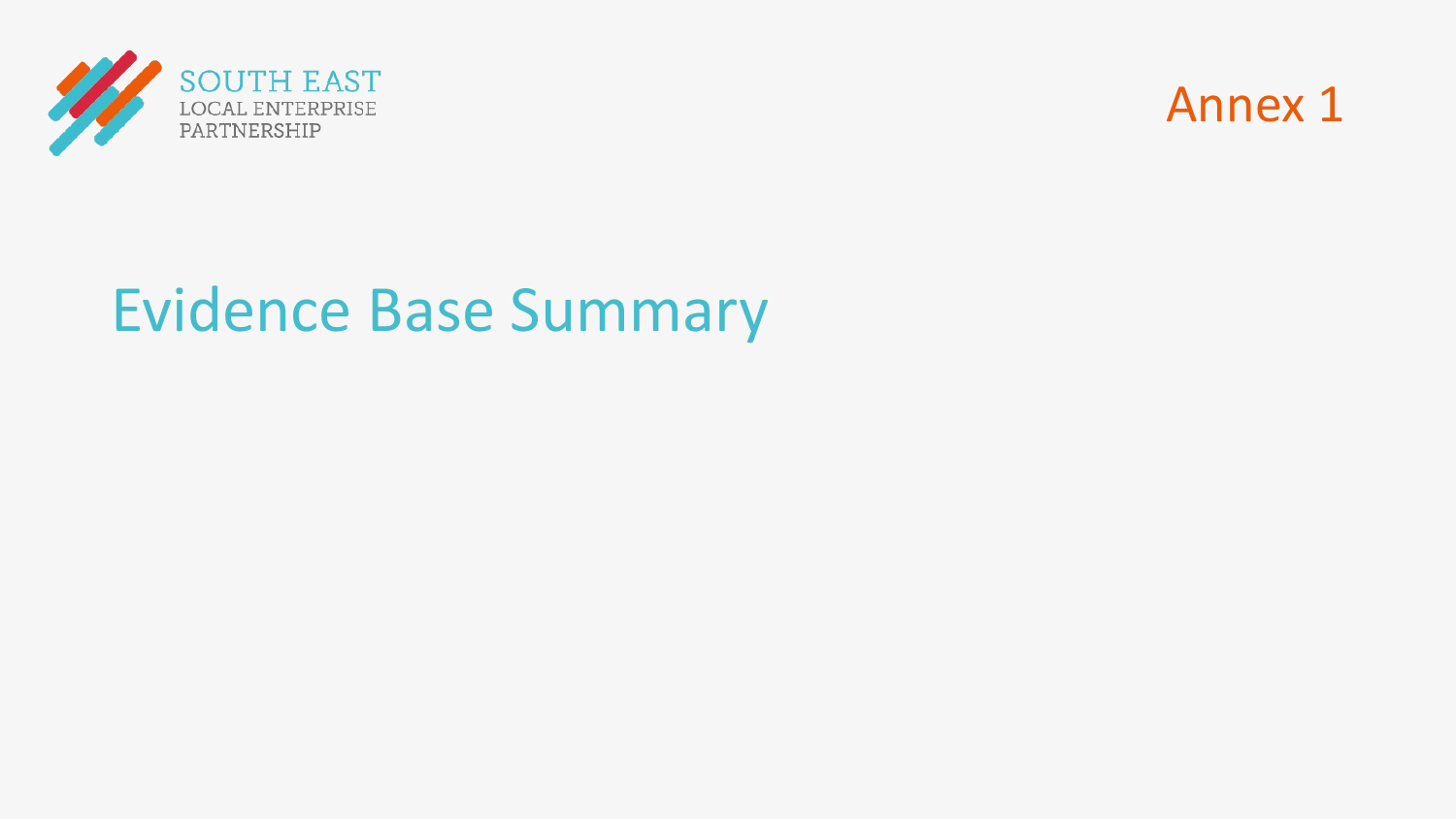

A comprehensive evidence base has been developed for the LIS, building upon wealth of existing intelligence and analysis held by SELEP and its partners

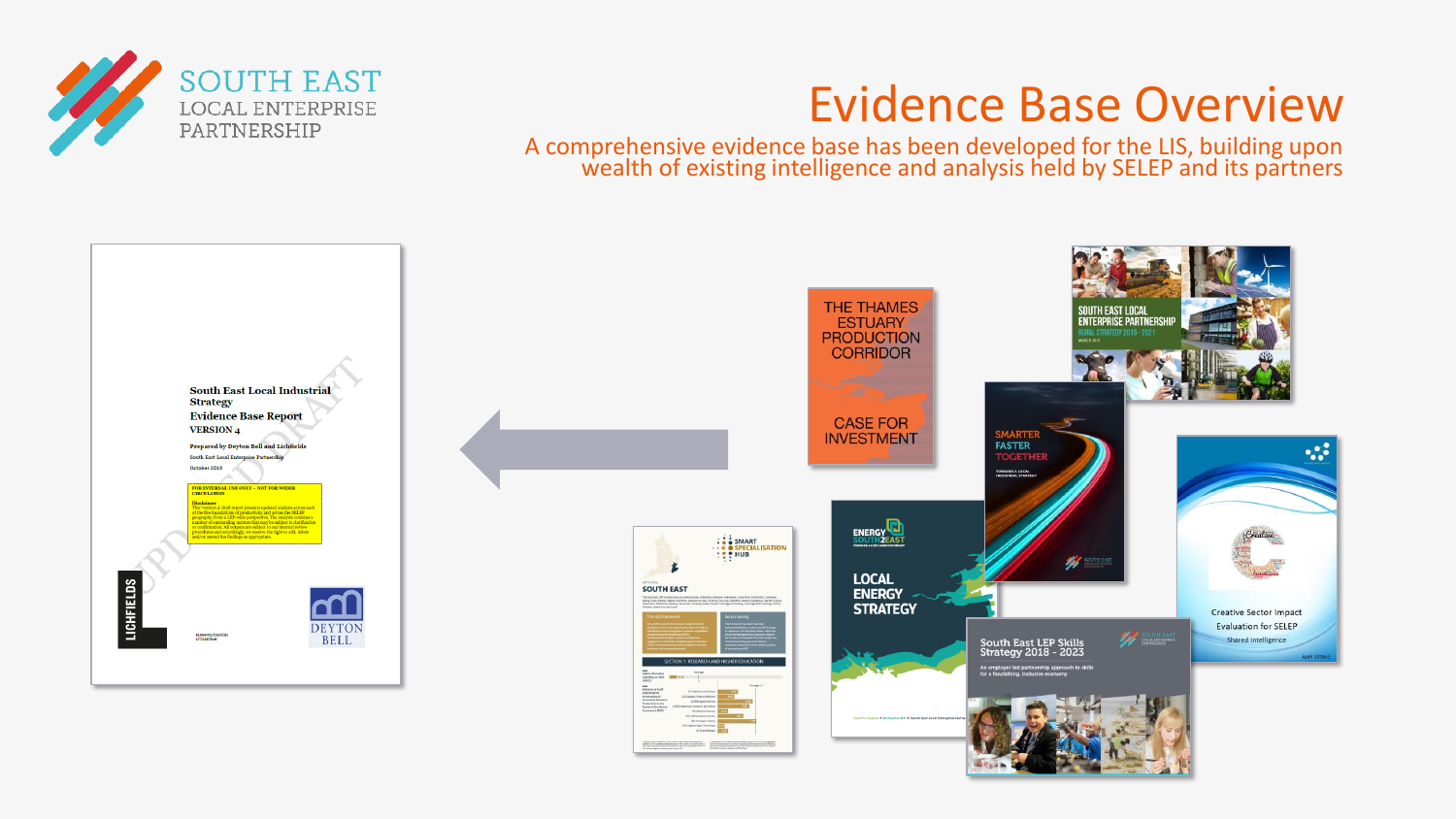

The LIS evidence base has been used to identify particularly pertinent productivity points, challenges and opportunities to help to frame LIS development



### **Productivity Overview**

- SELEP is a major contributor to the UK economy, generating more economic output (GVA) than any other LEP outside of London
- But relatively poor performance across a variety of productivity measures, including GVA per hour worked/job filled and GVA growth over time
- Significant geographical variation in productivity performance across SELEP – larger urban economies close to London are generally more productive than coastal areas
- Emerging sector opportunities in particular around digital/creative, maritime, life sciences and low carbon (energy and technology)



- Substantial higher education base with research strengths and strong alignment with key sectors (inc agri-food and creative)
- Supported by strong network of innovation assets (such as Enterprise Zones and science parks)
- Relatively low levels of R&D intensity and spending amongst SELEP's business base, but strong critical mass of firms engaged in product and process innovation
- R&D expenditure by higher education sector amongst the lowest in the country
- SELEP's share of national innovation funding has been substantially lower than it's share of population and business stock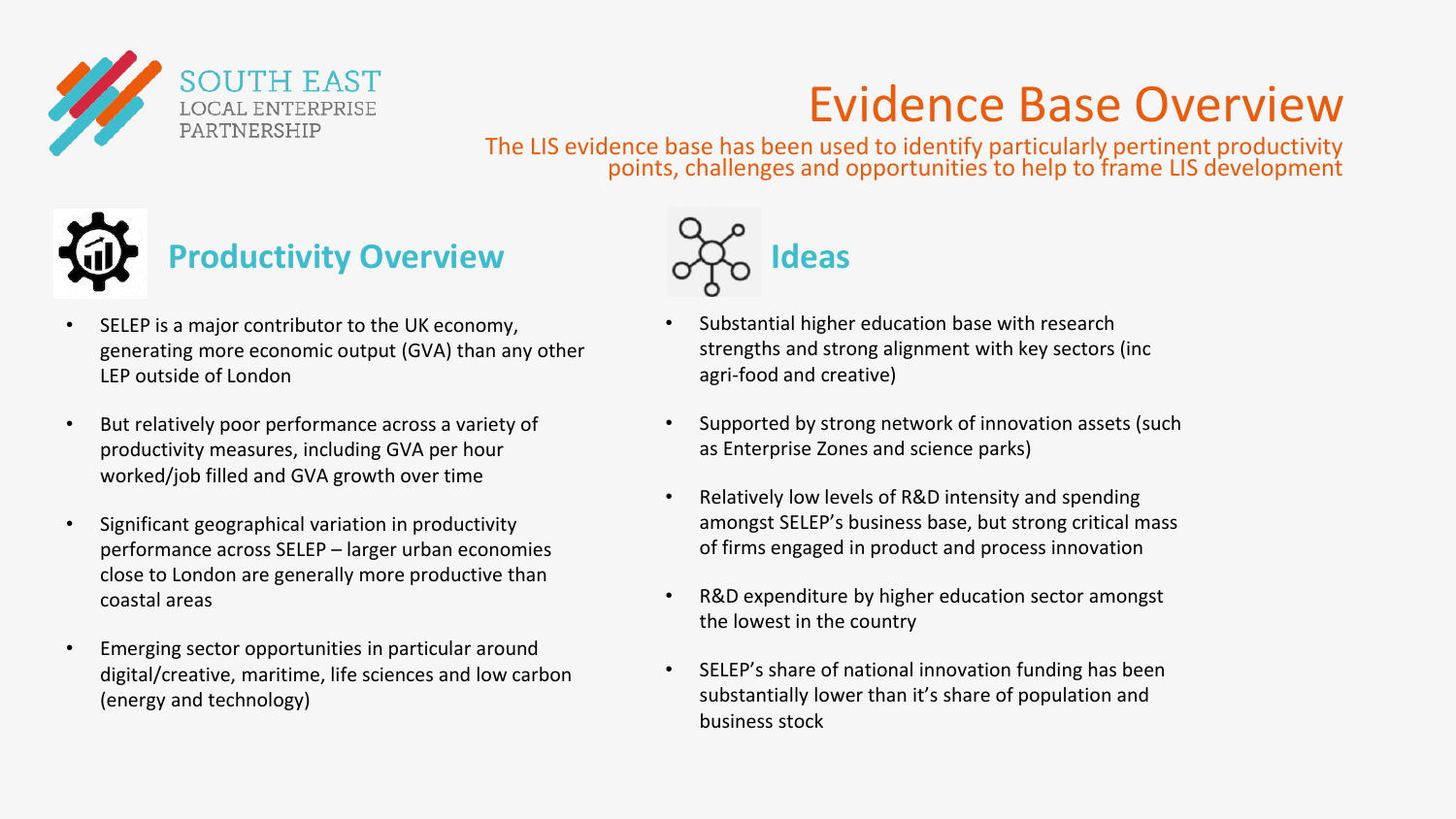

The LIS evidence base has been used to identify particularly pertinent productivity points, challenges and opportunities to help to frame LIS development



- Track record of population growth, which is expected to continue in future – reflecting SELEP's attractiveness as a place to live and migrate to
- Strong levels of labour market participation, with consistently high employment and economic activity
- But declining working-age population in some parts of SELEP (particularly coastal) resulting in ageing society
- Population lacks many of the higher level skills crucial to drive productivity growth through high value, knowledge intensive activity
- Significant spatial variation in resident higher level skills (NVQ4+), coupled with pockets of persistent socioeconomic deprivation, especially within some coastal communities



- SELEP is home to a large and diverse business base (approx. 170,000), and high business density relative to the UK average
- Stock of businesses has been growing, but generally behind national growth levels, partly due to business start-up trailing behind other areas
- SELEP's business base underperforms when it comes to scaling-up (demonstrating strong and sustained growth)
- Low business representation in some of the most productive sector groups (such as ICT, finance and insurance)
- Strong track record in securing inward investment/FDI, but uncertainty going forward, and some investors concern about skills availability and reliability of infrastructure